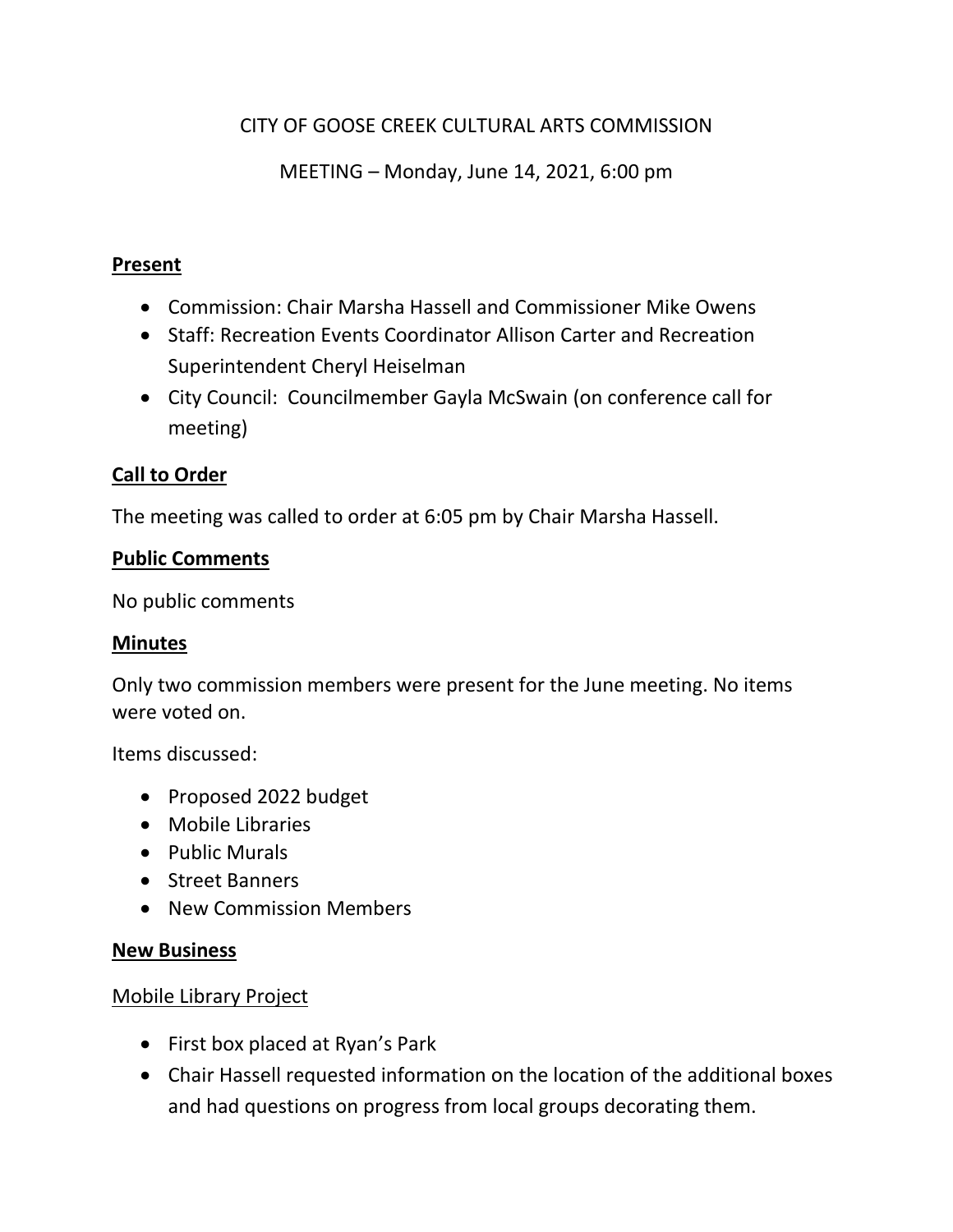• Recreation Events Coordinator Allison Carter would request update from City Administrator Zeigler and Public Works Department representative.

# Murals

- Chair Marsha Hassell requested update on the mural approval. Recreation Events Coordinator Carter will speak with City Administrator Zeigler before July meeting.
- Final proposals will be submitted and then approved from Cultural Arts Commission.

### Commission Vacancies

• Councilmember McSwain reported that City Council will vote on approval of new Cultural Arts Commission members.

#### Budget

• Chair Hassell sent the proposed 2022 budget to Recreation Superintendent Cheryl Heiselman and Events Coordinator Carter to forward to City Administrator Zeigler for vote and approval by City Council.

### Street Banner Contest

- The City is sponsoring a contest to design the new street banners for St. James Avenue.
- Cultural Arts Committee will get to vote on the street banners. Deadline in July.

### **Adjournment**

Chair Marsha Hassell made a motion to adjourn the meeting at 6:17 pm, motion seconded by Commissioner Owens, all in favor.

The next meeting has been scheduled for June 12, 2021.

Minutes approved, July 12, 2021 \_\_\_\_\_\_\_\_\_\_\_\_\_\_\_\_\_\_\_\_\_\_\_\_\_\_\_\_\_\_